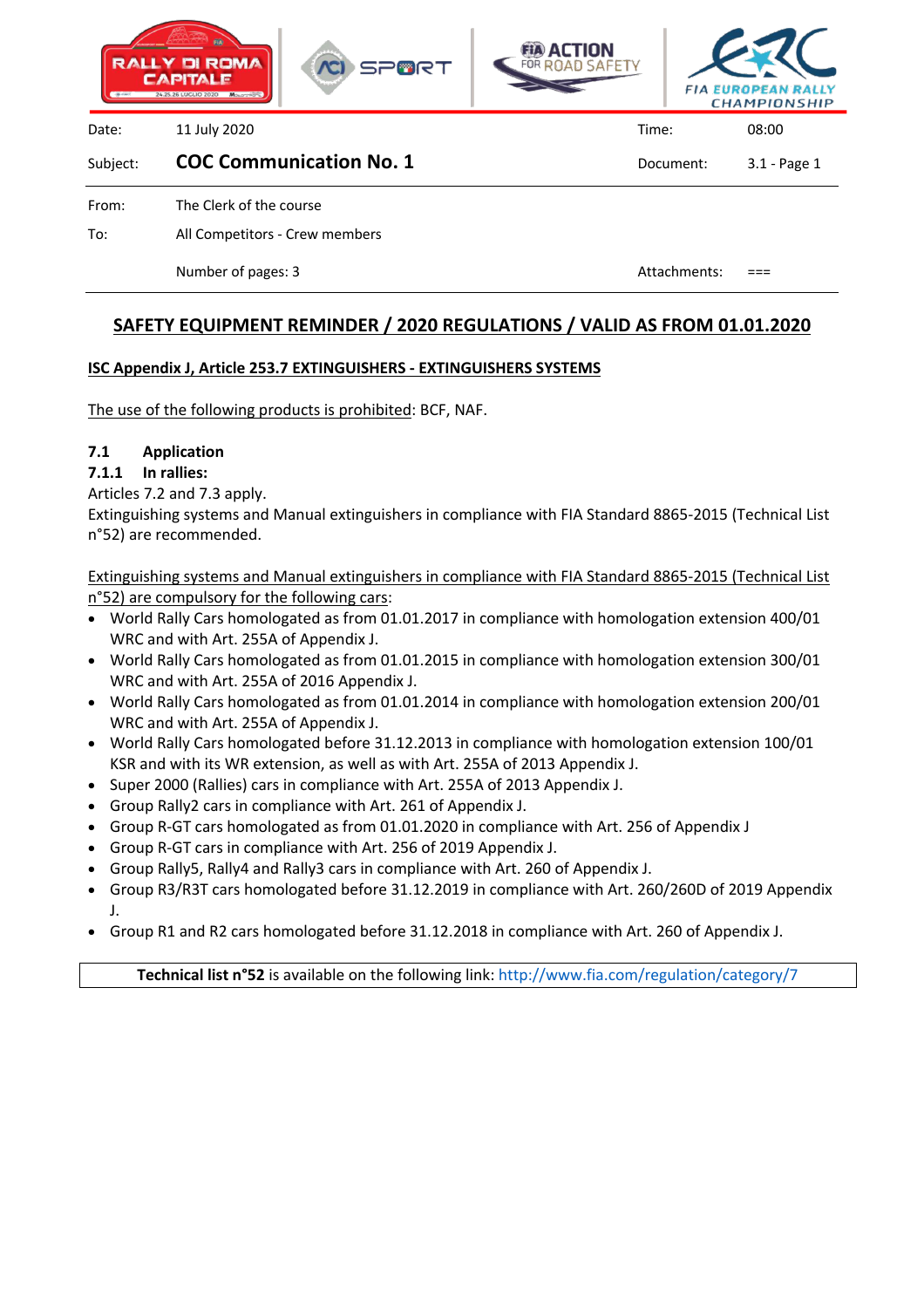





Date: 11 July 2020 Time: 08:00

Subject: **COC Communication No. 1** Document: 3.1 - Page 2

### **ISC Appendix J, Article 253.8.4 PROTECTIVE PADDING**

Where the occupants' bodies could come into contact with the safety cage, flame retardant padding must be provided for protection.

All tubes of the cage identified on Drawing 253-68 and all roof reinforcements must be fitted with paddings in compliance with FIA standard 8857-2001 type A (see Technical List n° 23).

Each padding must be fixed in such a way that it is not moveable from the tube. Application:

- For all categories.
	- For competitions without co-driver, paddings are compulsory on driver's side only.



#### **ISC Appendix J, Article 253.13 SEATS, ANCHORAGE POINTS AND SUPPORTS**

#### **Seats**

All the occupants' seats must be homologated by the FIA (8855-1999 or 8862-2009 standards), and not modified.

#### Seats in compliance with 8855-1999 FIA standard

The seat must be used in accordance with the seat manufacturer's instructions and with Technical List n°12. The limit for use is 5 years from the date of manufacture indicated on the mandatory label.

An extension of 2 further years may be authorized by the manufacturer and must be indicated by an additional label.

If there is a cushion between the homologated seat and the occupant, the maximum thickness of this cushion is 50 mm.

#### Seats in compliance with 8862-2009 FIA standard

The seat must be used in accordance with the seat manufacturer's instructions and with Technical List n°40. The limit for use is 10 years from the year of manufacture.

The use of supports homologated with the seat in accordance with the Technical List n°40 is compulsory. For Rallies only until 31.12.2020, seats may be used with supports homologated by the car manufacturers in option variant.